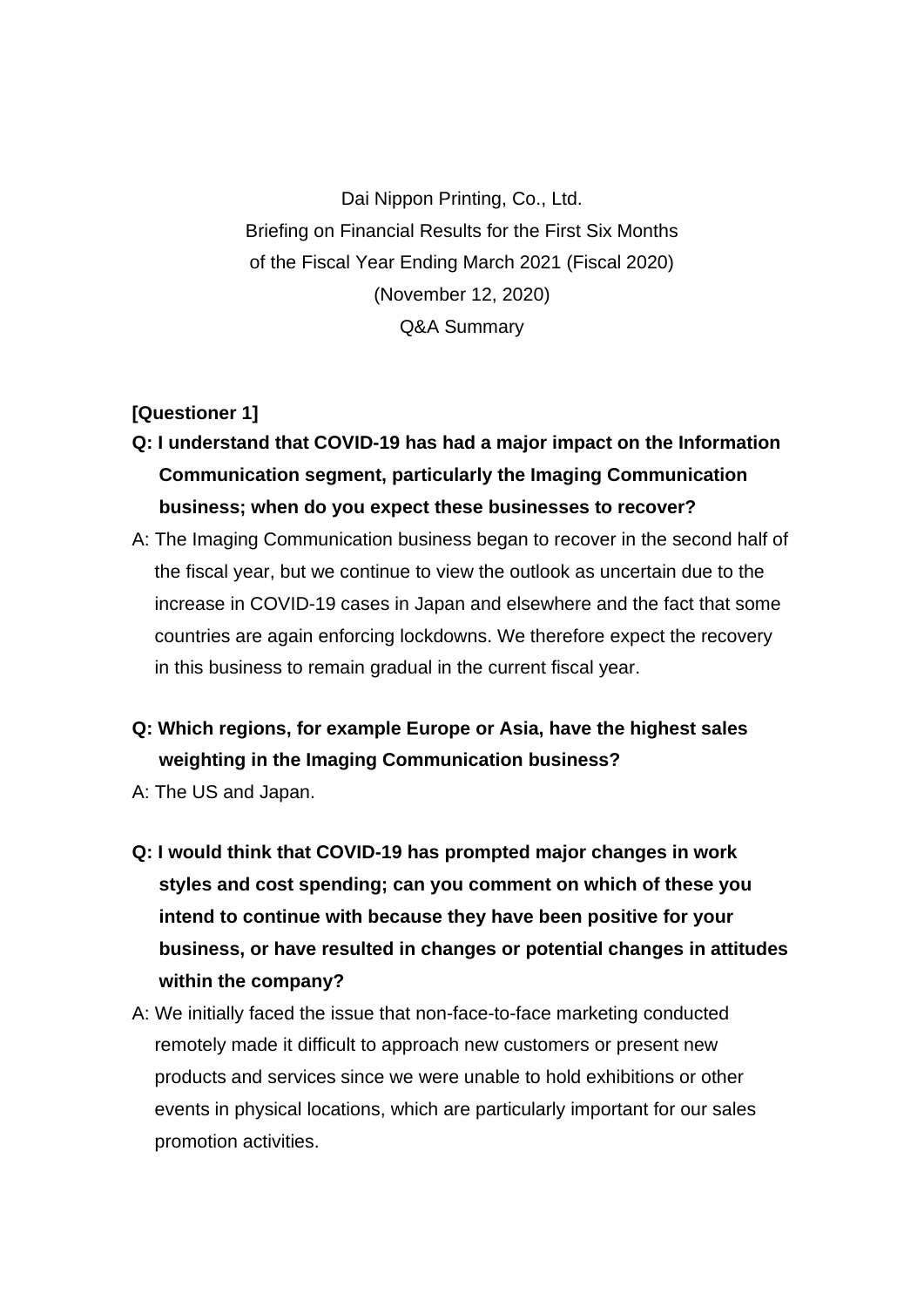In order to resolve this issue, we used our virtual reality technology to build a system for holding exhibitions and other events in virtual spaces, which we have begun using. This initiative showed us that combining virtual and realworld marketing is more effective than virtual alone. We intend to further develop this system and introduce it to customers.

## **[Questioner 2]**

- **Q: To what extent has demand for printed materials such as print publications and flyers declined this fiscal year? Event-related demand will presumably rebound in future, but how far do you expect demand for printed materials to recover alongside it? Can you also discuss initiatives to redress the negative impact on profits from the slump in demand for printed materials?**
- A: The pandemic caused demand for printed materials to fall by a double-digit percentage year on year, mainly in publishing and commercial printing. We expect most of the event and exhibition demand that was lost due to the pandemic to return, but we think the printed media business will continue to contract by at least 5% even after the pandemic is contained, and we are considering a variety of measures to address this.
- **Q: First-half results and full-year guidance both seem to indicate a sharp decline in Lifestyle and Industrial Supplies segment sales. My understanding was that earnings remained stable because the segment includes numerous food and other packaging products; can you comment on the reasons for the decline in second-quarter sales of packaging and building materials in this segment, and the full-year outlook?**
- A: Sales in the Packaging and Living Spaces businesses under the Lifestyle and Industrial Supplies segment fell by double-digit percentages year on year in the first half. Factors behind the decline in Packaging business sales included a sharp decline in sales of our PET plastic bottles (containers) due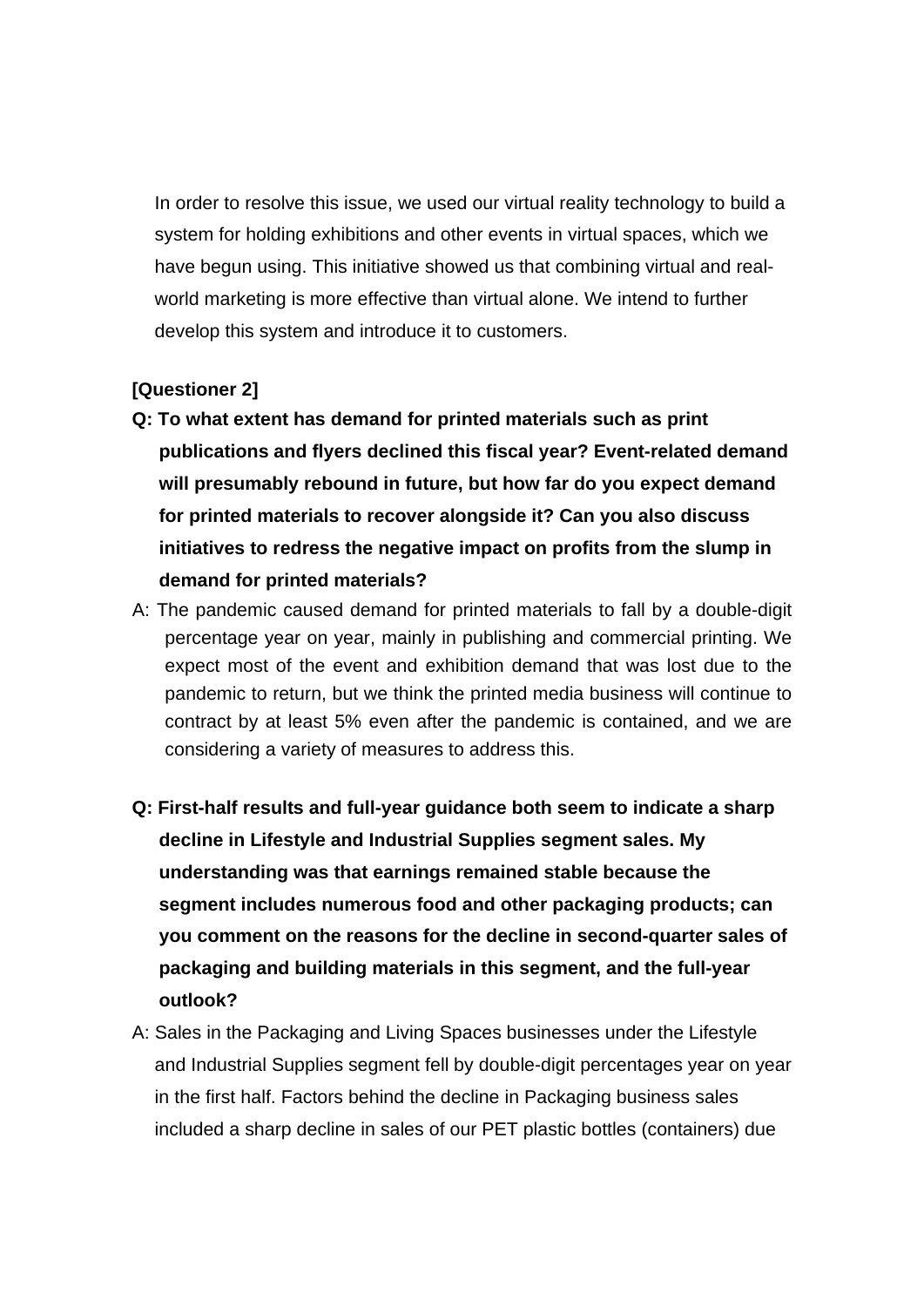to sharply lower demand for compact PET plastic bottles up to 500ml due to government stay-at-home requests and teleworking.

Adverse first-half earnings in the Living Spaces business partly reflected weak demand for building and decorative materials due to the consumption tax hike in 2019. While the outlook is uncertain, demand for these materials has gradually rebounded since around September, and we think demand could recover more quickly than we initially expected

## **[Questioner 3]**

- **Q: In the Electronics segment, you now forecast a full-year decline in sales despite growth in the first half. Can you comment on any factors other than the pandemic that are depressing sales?**
- A: We take a cautious view of the Electronics segment due to the potential for sudden changes in business conditions. The increase in demand for products such as PCs and TVs due to teleworking was a factor behind the increase in first-half sales, but we have set cautious forecasts due to the potential for this demand to wane in the second half and for US-China trade friction and other international trade factors to impact future earnings for electronic products.
- **Q: The educational ICT platform on p19 of the presentation materials is interesting, but which area of the Information Communication segment does the educational business fall under? Can you also share your numerical sales and profit targets for this business?**
- A: Our educational business is administered separately from the Publishing and Information Innovation businesses in the Information Communication segment. It is difficult to give a definitive answer about numerical targets given that we are currently discussing details with our partners, but our sense is that we can grow the business to around ¥10 billion in scale in 2024-2025.